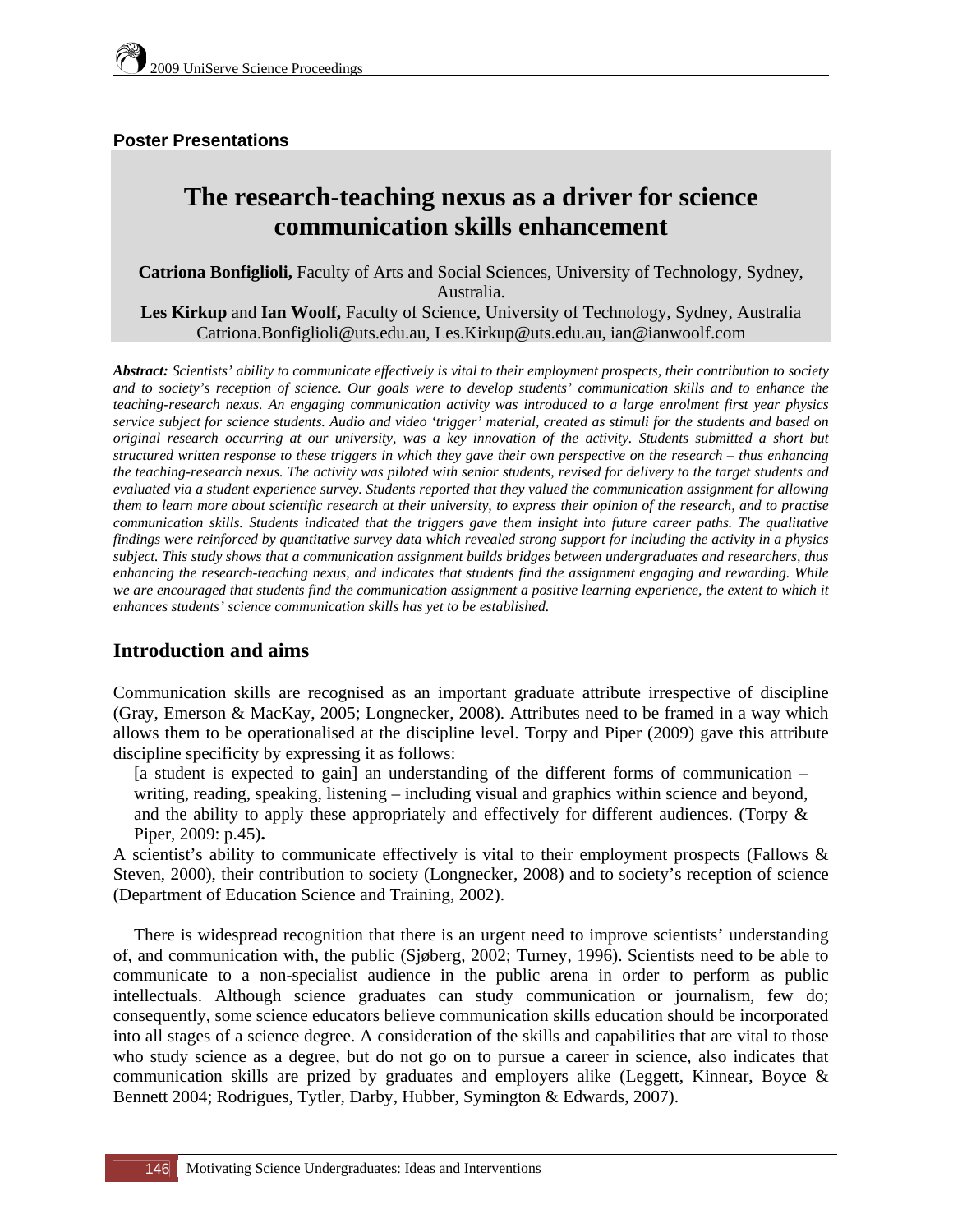This paper reports a curriculum innovation designed to implement and evaluate reception of a novel communication assignment into a first year, large enrolment (500 students per year) physics service subject, Physical Aspects of Nature (PAN). The students in this subject are largely drawn from the medical, biological and environmental sciences. We chose to use the research-teaching nexus as a driver for communications skills enhancement and to frame the communication assignment, its methods and its desired outcomes accordingly. Hattie and Marsh argue that universities should aim to improve the nexus between research and teaching by increasing "the circumstances in which teaching and research have occasion to meet" (Hattie & Marsh 1996: p.533). In marrying consideration of the teaching-research nexus to communication enhancement, our goal was to draw the (first year) student into the enigmatic world of research within the university in a meaningful and engaging way (Hattie & Marsh, 1996; Healey, 2005) so that they would:

- a) be presented with cutting-edge research at their institution of which they might be unaware;
- b) see and listen to the university's researchers as they explain their work and its significance;
- c) respond to that research in ways intended to enhance their communications skills;
- d) appreciate the relationship between the research presented (which could be closely allied to their major area of study) and physics-based techniques, methods and principles

 Another goal of the activity is to connect researchers to students who might eventually become their PhD students. The starting point for this innovation was the work of Moni and colleagues on the 'Personal Response' (Moni, Moni & Poronnik, 2007). The Personal Response, which is designed to enhance students' communication skills, is based around interviews with scientists drawn with permission from the Australian Broadcasting Corporation (ABC) archives to serve as stimulating 'triggers' for students to respond to. We built on these foundations by placing unique research happening at our university at the core of the assignment, including open-ended questions in the feedback questionnaire and inviting a leading science communicator and a leading scientist to talk to PAN students about science communication before students embarked on the assignment.

Our aim was to introduce an assessed communication activity into a first-year science subject, with the aim of contributing to communication skills development in science graduates, and to evaluate student experiences of the activity. Our research questions included: Can the Moni model be adapted to conditions at the University of Technology, Sydney? Do students believe they need better communication skills? Do students find communication assignments interesting? Do students accept the inclusion of communication assignments in a physics subject? Does using in-house interviews with scientists help to make students aware of research at their institution? Does the activity contribute to students' awareness of the physics underpinning the research featured?

## **Methods**

Adopting an action-research methodology, the project worked through the cycle of diagnosing, action planning, taking action, evaluating and specifying learning (Lewin, 1946; Smith, 2007; Susman, 1983). The problem was identified as inadequate communication skills in science graduates, courses of action were considered and, drawing on scientific literacy literature and Moni and colleagues' work (Moni et al., 2007), it was concluded that a pilot communication assignment should be built into an undergraduate science subject. The action taken was to adapt the assignment item designed by Moni to conditions at our university, record the interviews, trial the triggers and the assignment on senior students from our university, introduce the activity into a first year subject, and evaluate the implementation by surveying students participating in the assignment. This paper reports the results of the implementation and the evaluation stages and considers what new challenges are identified for sustaining this activity as part of first-year science teaching.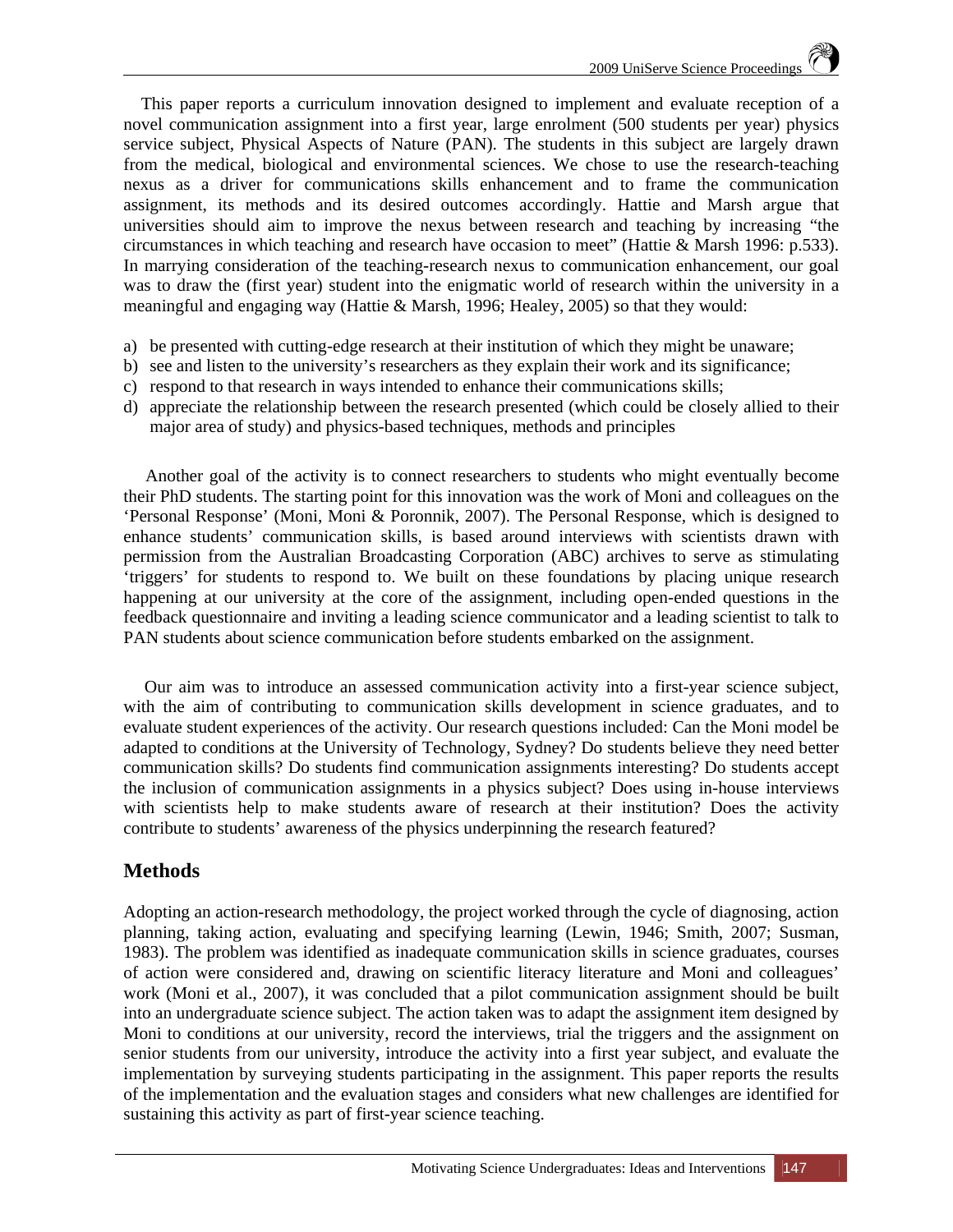#### **How the personal response was modified for use at our university**

Moni and colleagues chose as triggers a group of bioscience related interviews, first broadcast on Robyn Williams' Science Show on ABC radio. By contrast, we sought to exploit and enhance the teaching-research nexus by creating new audio and video interviews with scientists at UTS, in which they described their own research. This approach allowed us to evaluate the contribution the communication assignment could make to enhancing the research-teaching nexus. The Moni model was adapted for the assignment requiring students to listen to our in-house science interviews (which were made available through the Blackboard e-education platform) and write a short piece based on the following requirements:

700–750 words of prose, written in first person, present tense and using descriptive language; an engaging title; and formatted in three sections in which explicit requirements were aligned with cognitive levels (Moni, et al. 2007: p.91).

 The rubric developed by Moni was employed by the markers (who were full time academics) to assess the student assignments. To assist in training, the markers were provided with exemplars of the Personal Response along with analysis of how marks were allocated to those exemplars.

#### **Who was involved in the project?**

Supported by a UTS internal grant, a small core team was formed consisting of a physics academic, a journalism academic and a science broadcaster supported by a project reference group of journalism and science academics and senior science students who had completed PAN. At the implementation and evaluation stages we involved current first-year science students studying PAN. The assignment was introduced to students by the authors in a lecture session which featured talks from leading Australian science communicator Adjunct Professor Julian Cribb and Dr Catherine Foley, who is a Research Program Leader with CSIRO Materials Science and Engineering Division. The two speakers were chosen because they speak eloquently about the value of science communication.

### **Results**

Academics researching at our university in a wide range of areas including, climate modelling, energy efficient lighting and 'life on Mars' were recruited for interview. Interviews were recorded in audio (11) or video (four) formats. The assignment was piloted with a team of senior science undergraduates who rated the interviews, undertook the assignment and provided feedback on their experience in a focus group interview. The communication activity was refined and piloted with  $\approx$ 100 PAN students offered a choice of five interviews (two video, three audio), who were surveyed to provide feedback on their experiences.

#### **Senior students' evaluation**

In a focus group discussion about the experience of writing a personal response, the panel of senior students said they found the interviews interesting, they were impressed by the science occurring in their own university, and they thought it would inspire students. They found writing the response easy but felt restricted by the word limit. They said they felt some concepts were too advanced for first years, and one student said she could not see much physics in four of the interviews.

#### **First-year students' evaluation**

To evaluate the effect of the assignment and students' experiences, we designed and administered a questionnaire to 99 students enrolled in PAN. The questionnaire included 10 items asking students to use a Likert scale to state to what extent they agreed or disagreed with statements about the assignment and open-ended questions about the strengths and weaknesses of the activity. The response rate was 56% for questions 1 to 8, and 54.5% for questions 9 and 10. Figure 1 shows mean student responses to the statements.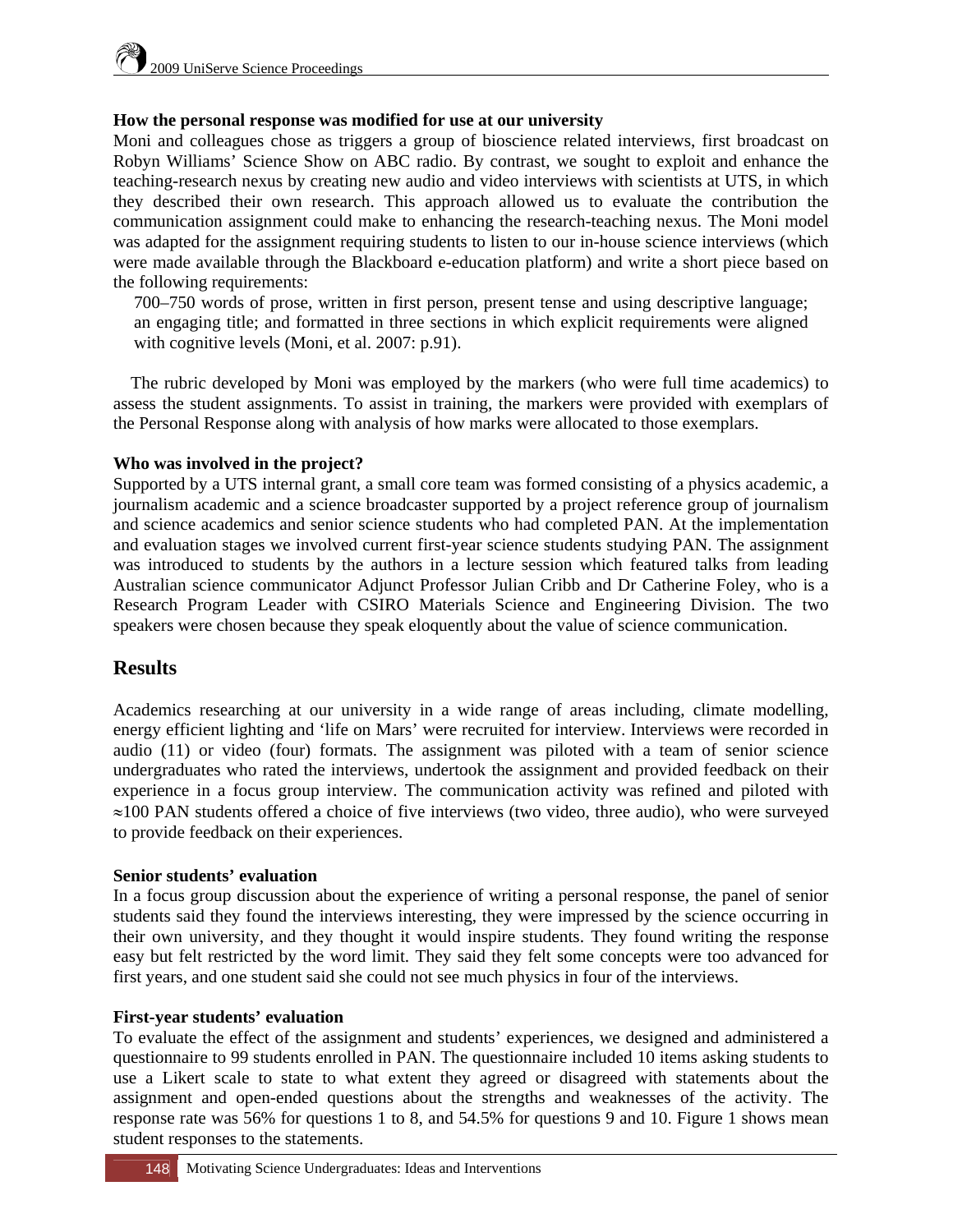

Figure 1: Students' level of agreement with ten statements about the activity

Most students found the interview interesting, most said it made them more aware of research occurring at our university, the vast majority agreed that science students need to enhance their communication skills and that the communication assignment belonged in the subject.

#### Quantitative results

A strong majority of students (67%) agreed or strongly agreed that science students need to enhance their communication skills, no student disagreed strongly (mean  $=$  4). The majority of students (64.8) %) agreed or strongly agreed that the activity was a positive learning experience (mean = 3.8). This is supported by comments like "it was awesome", and "It actually was enjoyable to do". A majority of students (81.8%) agreed or strongly agreed that the interviews made them more aware of research happening at their university (mean  $= 4.1$ ). However, when asked whether the interview made them aware of the physics underlying the research, more disagreed or strongly disagreed (40%) than agreed or strongly agreed  $(27%)$  (mean = 2.7). Most students  $(89%)$  agreed or strongly agreed that the interview they chose was interesting (mean  $= 4.1$ ). Fifty six per cent of students disagreed or strongly disagreed with the statement that the communication activity should not be part of a physics subject (mean  $= 2.3$ ). Sixty one per cent agreed or strongly agreed that there should be a greater choice of interviews (mean  $=$  3.6). Eighty per cent of students agreed or strongly agreed that the communications activity guidelines were clear (mean  $= 4.0$ ).

#### *Oualitative results*

Students who commented on the strengths (48 students) and weaknesses (45) of the activity said they valued the communication assignment for enhancing their communication skills, allowing them to express their own opinion and increasing their awareness of scientific research, including at our university. Suggestions for improvements included a desire for a wider range of interviews and clearer communication of the requirements of the activity. Forty-eight students made 78 comments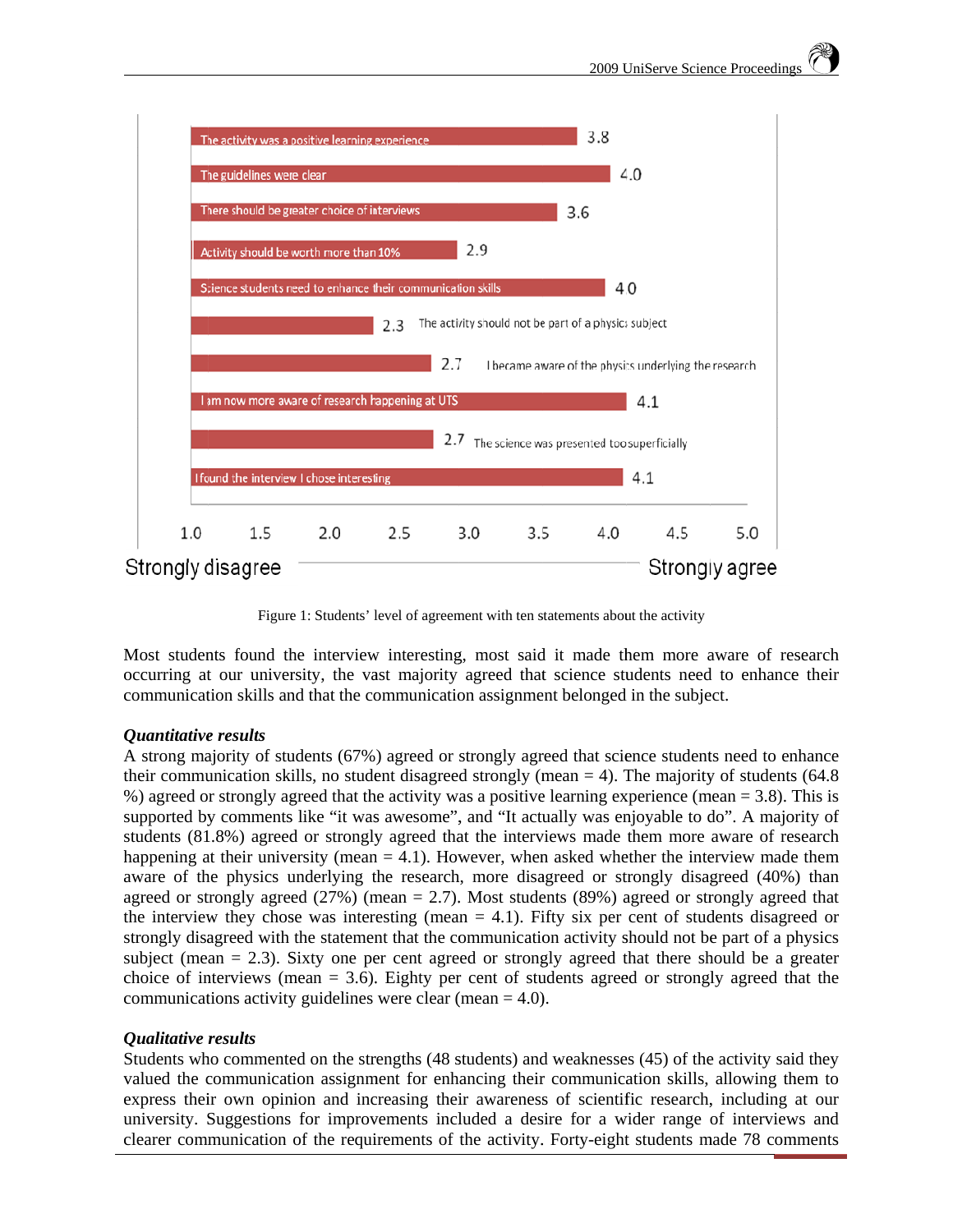on the strengths of the assignment. The most commonly identified strength was that the assignment enhanced communication skills (23% of comments). The opportunity to express their own opinion or engage in reflection received 18% of comments followed by increasing student's awareness of research (13%) (six of these specifically commented on our university's research), the fact it was easy/undemanding (9%), interesting (6%) and enjoyable (1%).

There were 11 comments on the strengths of the activity (it raised awareness of physics  $= 2$ ; there was good choice  $= 2$ ; links science to the real world  $= 3$ ; creative writing  $= 1$ ; opened the door to thinking about the future  $= 1$ ; shows if we have paid attention  $= 1$ ; makes us learn new things  $= 1$ ). Forty-five students made a total of 50 suggestions for improvements. The most frequently mentioned suggestion for improvement was to provide students with a greater range of interviews to respond to (34% of suggestions focused on this and there were two calls for more video options). The assignment was often considered satisfactory as it was or not in need of improvement (18% of comments). Four suggestions called for clearer instructions. Four called for better quality interviews. Three called for a longer word limit, three for a transcript of the interview, one for more time.

## **Discussion**

Our main research questions were answered thus: students do believe they need better communication skills. Students do find communication assignments interesting. Students do accept the inclusion of communication assignments in a physics subject. Using in-house interviews with scientists helps to make students aware of research at their own institution. Using journalistic-style interviews may not be the most efficient way to enhance students' awareness of the physics underpinning the research, although we found senior students were more able to identify physics elements in the triggers than first-year students. Moni and colleagues' work showed their students found their triggers interesting and that the personal response challenged them to think about current issues in human biology. We build on this by confirming that students found this type of assignment interesting and useful and by eliciting individual responses about what students believed were the strengths of the exercise and what could be improved. Students often mentioned that the assignment enhanced communication skills and that they appreciated the chance to express their own opinion and become more aware of research. Some students liked the fact the assignment was relatively easy, an issue stressed by Moni and colleagues as important to promoting communication skills and positive first-year experiences (Moni et al., 2007). We also learned that students value choice and quality in the trigger material and clarity in instructions.

## **Conclusions**

This study has shown that our students value communication skills, find communication assignments interesting and enjoyable and appreciate the opportunity to express themselves and to develop their communication skills. This type of assignment can be successfully incorporated into a first-year physics subject to commence developing the desired communication skills and to build a bridge between undergraduate science students and cutting edge research thus enhancing the teachingresearch nexus. The success of this innovation was underpinned by our interdisciplinary approach to problem analysis, solution development, implementation and evaluation. The next step in the actionresearch chain can be informed by the findings that students wanted more choice of stimulus triggers and more video interviews, that tutors found the marking challenging and that there are questions about sustainability (funding recording of new interviews to keep the research fresh and marking for very large classes). We have found evidence to suggest students find it hard to identify the physics underpinning medical, biological and environmental research which indicates that physics as a branch of science may have an unhelpfully low profile, something which could be addressed by curriculum reform and strategic communication. Teaching and learning innovation operating at the